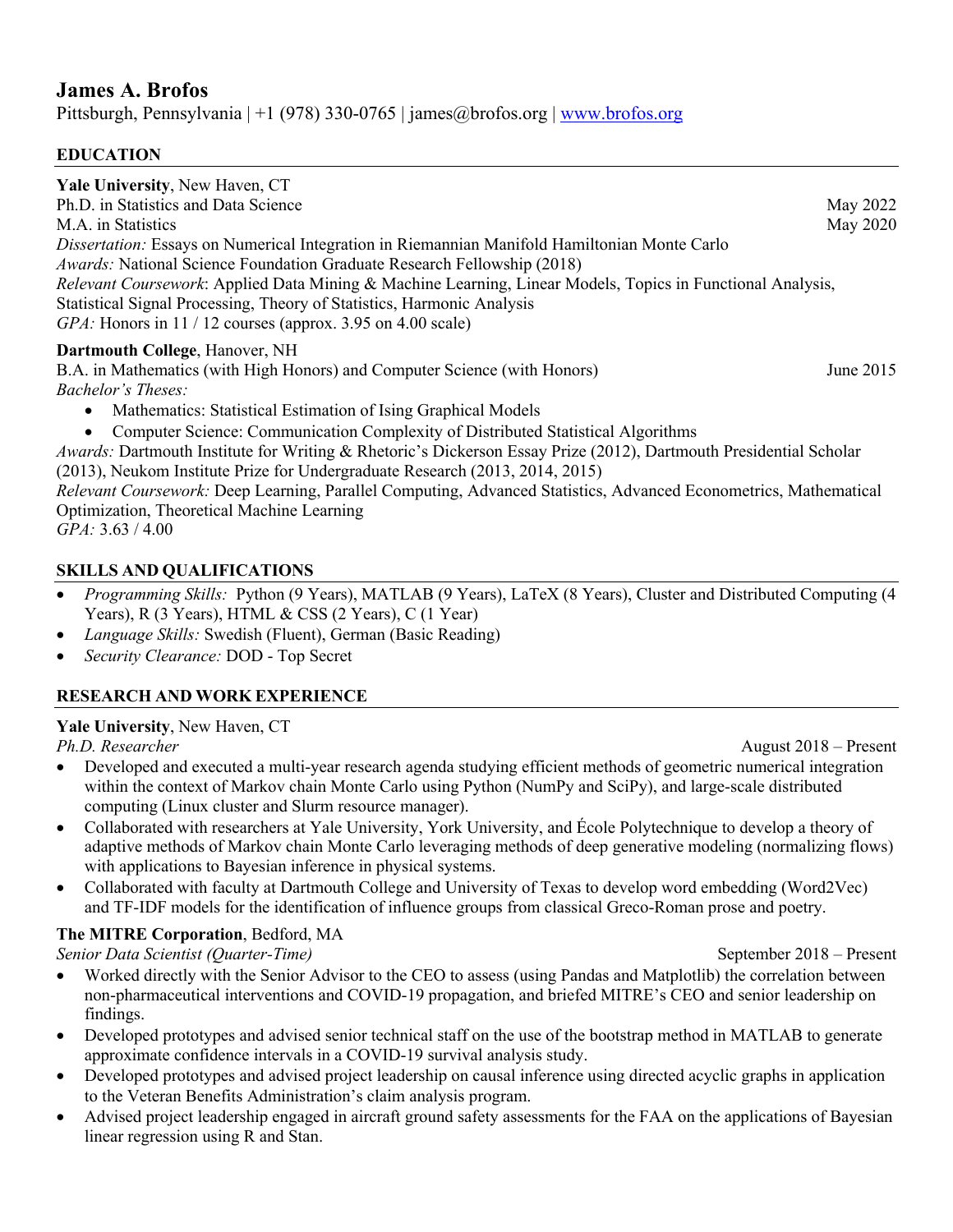| • Advised a team of junior and senior technical staff members on statistical assumption checking and methodological |                                 |  |
|---------------------------------------------------------------------------------------------------------------------|---------------------------------|--|
| approach within an observational study of the effectiveness of monoclonal antibodies against COVID-19.              |                                 |  |
| Senior Data Scientist (Full-Time)                                                                                   | January $2017$ – September 2018 |  |

- Conceived and executed a research program to analyze machine learning methods (Bayesian neural networks in TensorFlow & Keras) for improving the robustness of anti-virus software against adversarial malware.
- Devised and implemented a statistical hypothesis test in MATLAB to enable efficient evaluation of the USMC Ground / Air Task Oriented Radar (AN/TPS-80) to perform its Ground Weapon Location Mission during developmental testing.

*Data Scientist* June 2015 – January 2017

• Developed an automated analysis system in Python using Pandas that uncovered over \$300M in anomalous payments by healthcare insurance providers.

## **Dartmouth College**, Hanover, NH

### *Machine Learning Research Assistant* March 2014 – June 2014

• Applied machine learning for anomaly detection with language-based features for authorship attribution in ancient Greco-Roman literature.

*Mathematics Research Assistant* June 2013 – September 2013

- Implemented an adaptive quadrature approach in MATLAB that enabled systems described by Laplace and Helmholtz equations to be solved more efficiently and accurately via boundary integral equations.
- *Cluster System Administrator* February 2013 May 2013 • Constructed and configured a high-performance Linux environment in CentOS to meet the computational requirements of studying Bose-Einstein condensates for the Department of Physics.

## **Carnegie Mellon University**, Pittsburgh, PA

*Machine Learning Research Assistant* June 2014 – August 2014

• Implemented algorithms for the large-scale analysis of Markov random fields using C and MPI.

### **TEACHING EXPERIENCE**

## **Yale University**, New Haven, CT

*Yale Teaching Fellowship Program* September 2019 – May 2019

- Teaching Assistant for Probability and Statistics (Fall 2019) and Introductory Statistics (Spring 2019).
- Responsible for evaluating homework, exams, and course projects, and for clarifying key concepts in probability and statistical inference in weekly tutorial sessions.

## **The MITRE Corporation**, Bedford, MA

*MITRE Institute Instructor* June 2018 – June 2020

• Designed and presented courses to technical staff on Bayesian optimization and Hamiltonian Monte Carlo.

# **Dartmouth College**, Hanover, NH

*Academic Skills Center Grader & Tutor* June 2012 – May 2014

• Graded or provided tutoring services for the following courses: Mathematical Finance, Advanced Topics in Statistics, Statistical Analysis and Machine Learning, Discrete Probability, Econometrics, and Data Visualization.

# **PEER-REVIEWED PUBLICATIONS**

- 1. James A. Brofos, Marylou Gabrié, Marcus A. Brubaker, Roy R. Lederman. *Adaptation of the Independent Metropolis-Hastings Sampler with Normalizing Flow Proposals*. In International Conference on Artificial Intelligence and Statistics (AISTATS), 2022.
- 2. James A. Brofos and Roy R. Lederman. *Evaluating the Implicit Midpoint Integrator for Riemannian Hamiltonian Monte Carlo*. In International Conference on Machine Learning (ICML), 2021.
- 3. Patrick J. Burns, James A. Brofos, Kyle Li, Pramit Chaudhuri, and Joseph P. Dexter. *Profiling of Intertextuality in Latin Literature Using Word Embeddings*. In Proceedings of the 2021 Conference of the North American Chapter of the Association for Computational Linguistics: Human Language Technologies (NAACL), 2021.
- 4. Joseph Dexter, Theodore Katz, Nilesh Tripuraneni, Tathagata Dasgupta, Ajay Kannan, James A. Brofos, Jorge Bonilla Lopez, Lea Schroeder, Adriana Casarez, Maxim Rabinovich, Ayelet Haimson Lushkov, and Pramit